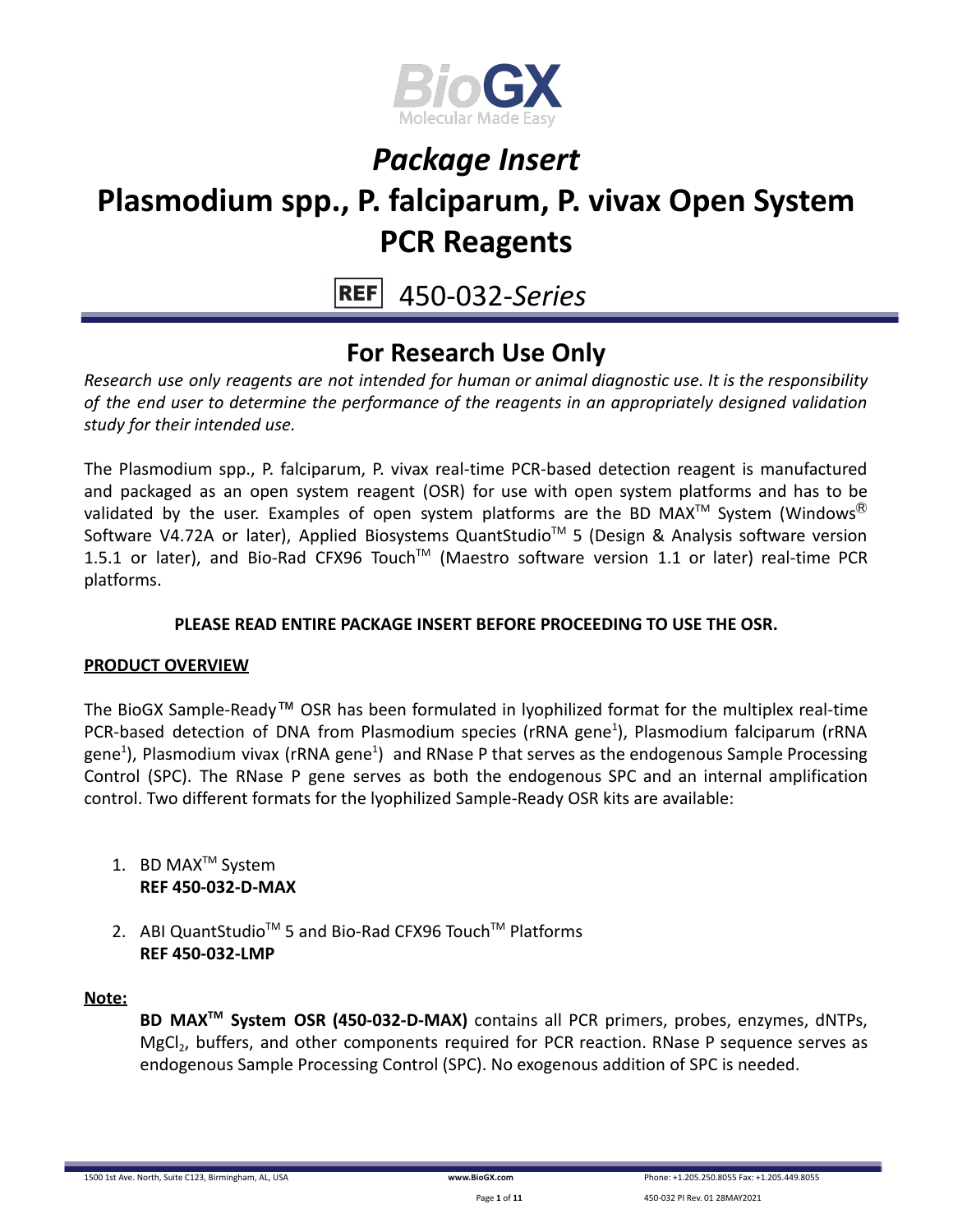

450-032-*Series*

**OSR for ABI and Bio-Rad Platforms (450-032-LMP)** contain all PCR primers, probes, enzymes, dNTPs, MgCl<sub>2</sub>, buffers, and other components required for the PCR reaction. RNase P sequence serves as endogenous Sample Processing Control (SPC). No exogenous addition of SPC is needed.

#### **PACKAGE CONTENTS**

**BioGX REF:** 450-032-D-MAX **Platform(s):** BD MAX<sup>™</sup> System

Each 24-reaction package contains two pouches:

- 1. First pouch contains 24 sealed BD MAX<sup>™</sup> tubes of BioGX lyophilized Sample-Ready<sup>™</sup> OSR, each tube sufficient for a 12.5 µL PCR reaction.
- 2. Second pouch contains 24 sealed BD MAX<sup>™</sup> tubes, each containing 25  $\mu$ L of OSR-specific BioGX Rehydration Buffer.

**BioGX REF:** 450-032-LMP Platform(s): ABI QuantStudio<sup>™</sup> 5 and Bio-Rad CFX96 Touch<sup>™</sup>

Each 64-reaction package consists of one pouch:

1. The pouch contains 2 x 8-tube strips. Each tube contains BioGX lyophilized Sample-Ready<sup>™</sup> OSR sufficient for 4 x 15 µL PCR reactions.

Note: 8-tube strips containing reagents ARE NOT compatible with ABI QuantStudio<sup>™</sup> 5 and Bio-Rad CFX96 Touch™ instruments.

#### **EQUIPMENT AND MATERIALS REQUIRED BUT NOT PROVIDED**

- Lyophilized Positive Control Template DNA Beads ( $10<sup>5</sup>$  copies/bead)
	- BioGX Plasmodium spp. (Part number 720-0005)
	- BioGX Plasmodium falciparum (Part number 720-0162)
	- BioGX Plasmodium vivax (Part number 720-0166)
- BioGX Molecular Grade Water or equivalent
	- BioGX Rehydration Water (Part number: 800-0035-12)
- BD MAX ™ ExK ™ DNA-1 (US BD catalog no. 442817/ International BD catalog no. 442818)
- BD MAX ™ PCR Cartridges (US and International BD catalog no. 437519)
- Vortex Genie 2 Vortexer (VWR catalog no. 58815-234) or equivalent
- Disposable nitrile gloves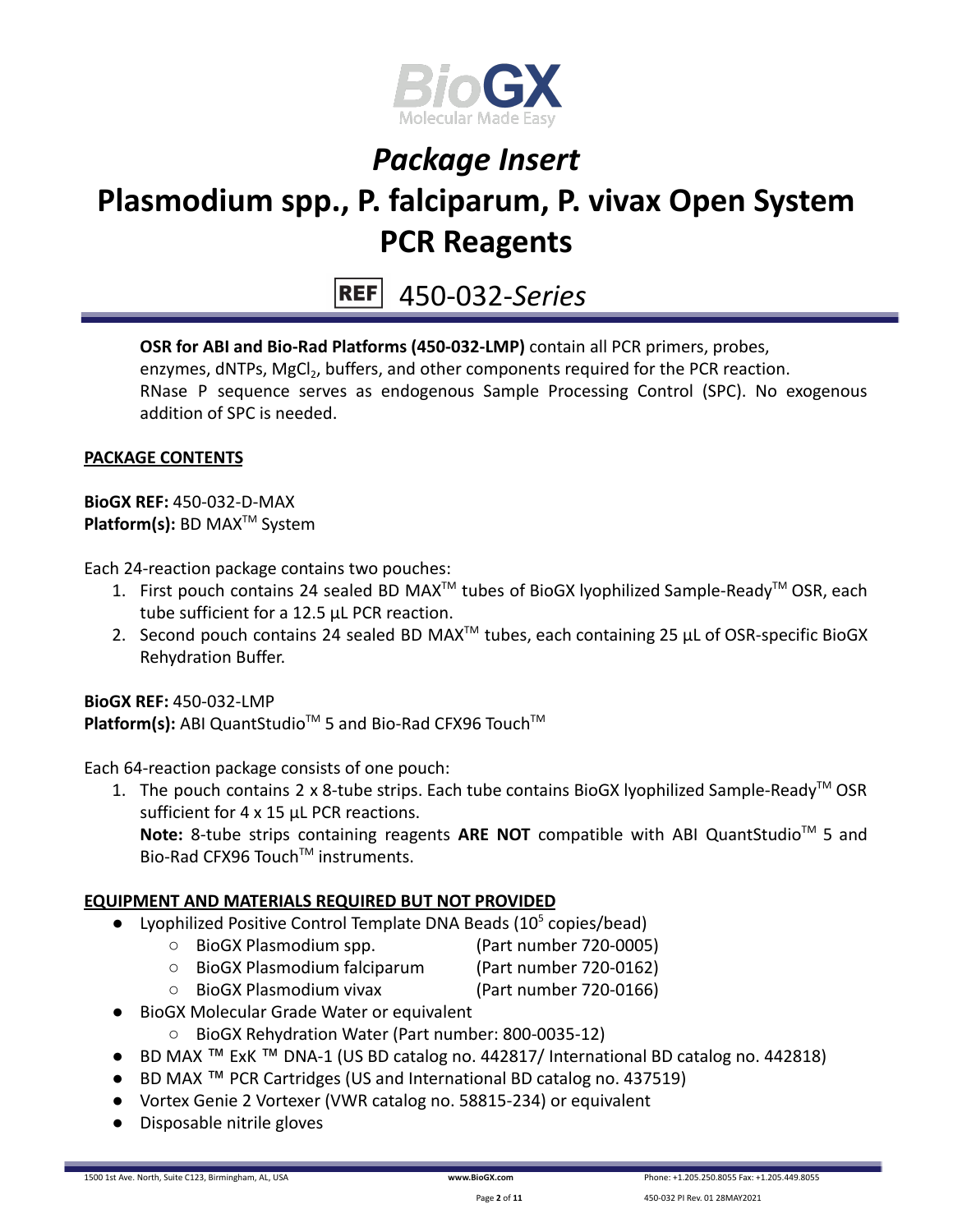

# *Package Insert*

## **Plasmodium spp., P. falciparum, P. vivax Open System PCR Reagents**

450-032-*Series*

- Applied Biosystems QuantStudio 5 (0.2 mL) consumables
	- Thermo Fisher optical 8-tube strip (catalog no. 4316567)
	- Thermo Fisher ultra-clear optical caps, strips of 8 (catalog no. AB-0866)
	- Thermo Fisher 96-well optical clear reaction plates (catalog no. A36924)
	- Thermo Fisher 96-well qPCR plate seals (catalog no. AB-1170)
- Bio-Rad CFX96 Touch consumables
	- Bio-Rad 8-tube PCR strips without caps (catalog no. TLS0851)
	- Bio-Rad Optical flat 8-cap strips for PCR tubes (catalog no. TCS0803)
	- Bio-Rad 96-well plates (catalog no. HSP9655)
	- Bio-Rad 96-well plate sealing film, optical (catalog no. MSB1001)

#### **WARNINGS AND PRECAUTIONS**

- For research use only. Not intended for human or animal diagnostics use.
- If handling biological samples, including used Extraction Kits and PCR Cartridges, treat as if capable of transmitting infectious agents in accordance with safe laboratory procedures such as those described in CLSI Document M29 $2$  and in Biosafety in Microbiological and Biomedical Laboratories<sup>3</sup>.
- BioGX REF: 450-032-D-MAX has been quality control tested only with the BD Open System Extraction Kits on the BD MAX<sup>™</sup> System.
- BioGX REF: 450-032-LMP has been quality control tested only with the Applied Biosystems QuantStudio<sup>™</sup> 5 and Bio-Rad CFX96 Touch<sup>™</sup> real-time PCR platforms.
- Do not use the reagents if the protective pouches are open or torn upon arrival.
- Close reagent protective pouches promptly with the zip seal after each use. Remove any excess air in the pouches prior to sealing and store at 2-8 °C.
- Do not remove desiccant from the PCR master mix pouches.
- Do not use Sample-Ready**TM** master mix if the desiccant is not present or is broken inside the Sample-Ready**TM** master mix pouches.
- Do not use reagent tubes if the foil seal has been opened or damaged.
- Do not mix reagents from different pouches and/or kits and/or lots.
- Do not use expired reagents and/or materials.
- Refer to BD MAX<sup>™</sup> ExK<sup>™</sup> DNA-1 Extraction Kit Instructions or to other respective nucleic acid extraction kits manufacturers' instructions for information about proper handling, cautions, and proper waste disposal.
- Do not mix septum caps between Sample Buffer Tubes or re-use septum caps as contamination may occur and compromise test results.



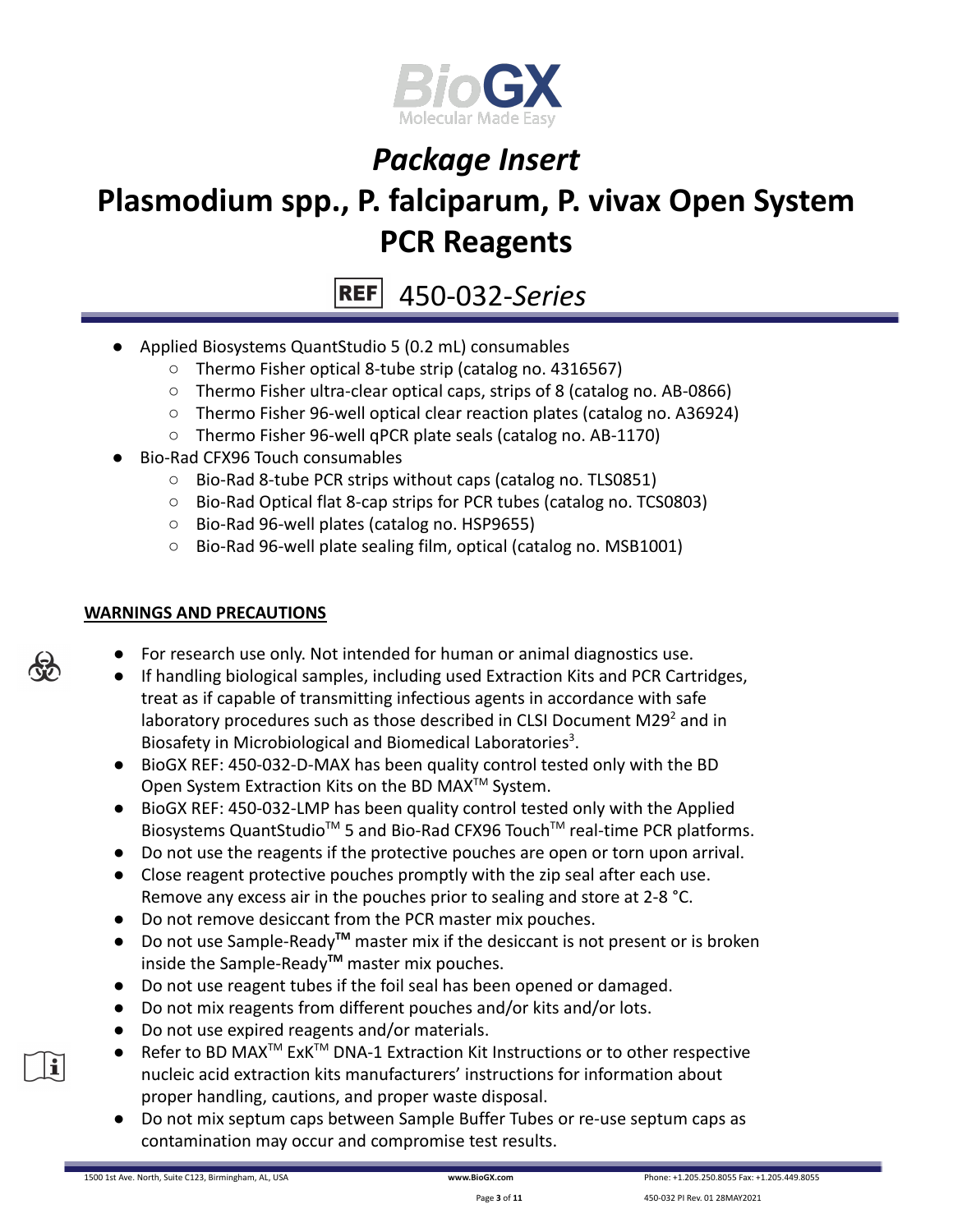

### **PCR Reagents**

450-032-*Series*

- Check BD Unitized Reagent Strips for proper liquid fills (ensure that the liquids are at the bottom of the tubes).
- Do not pipette by mouth.
- Do not smoke, drink, or eat in areas where samples or kits are being handled.
- Dispose of unused reagents and waste in accordance with country, federal, provincial, state, and local regulations.
- Use clean gloves when handling extraction kit components and PCR reagents and buffer tubes.

#### **STORAGE REQUIREMENTS AND RECOMMENDATIONS**



Product ships at ambient temperature, but BioGX recommends long-term storage at 2-8°C. Reagents have been tested to demonstrate optimal performance when stored properly and consumed by the Manufacturer Recommended Use By Date. The end user may opt to extend the useful life for Research Use Only reagents upon completing their own performance validations. BioGX's guarantee of reagent integrity does not extend beyond the Manufacturer Recommended Use By Date when stored properly. Avoid exposing the reagents (lyophilized or rehydrated) to direct sunlight or long-term ambient lighting. Tightly reseal the pouch with unused reactions and immediately return to a refrigerator after opening. To mitigate reagent performance degradation from exposure to moisture, BioGX suggests using the entire contents of the opened pouch within 2 months; however, the user may choose to verify an extended working time > 2 months by performance testing with positive controls and an examination of the sample preparation control target.

#### **SAMPLE TYPES UTILIZED FOR QUALITY CONTROL TESTING**

-Whole blood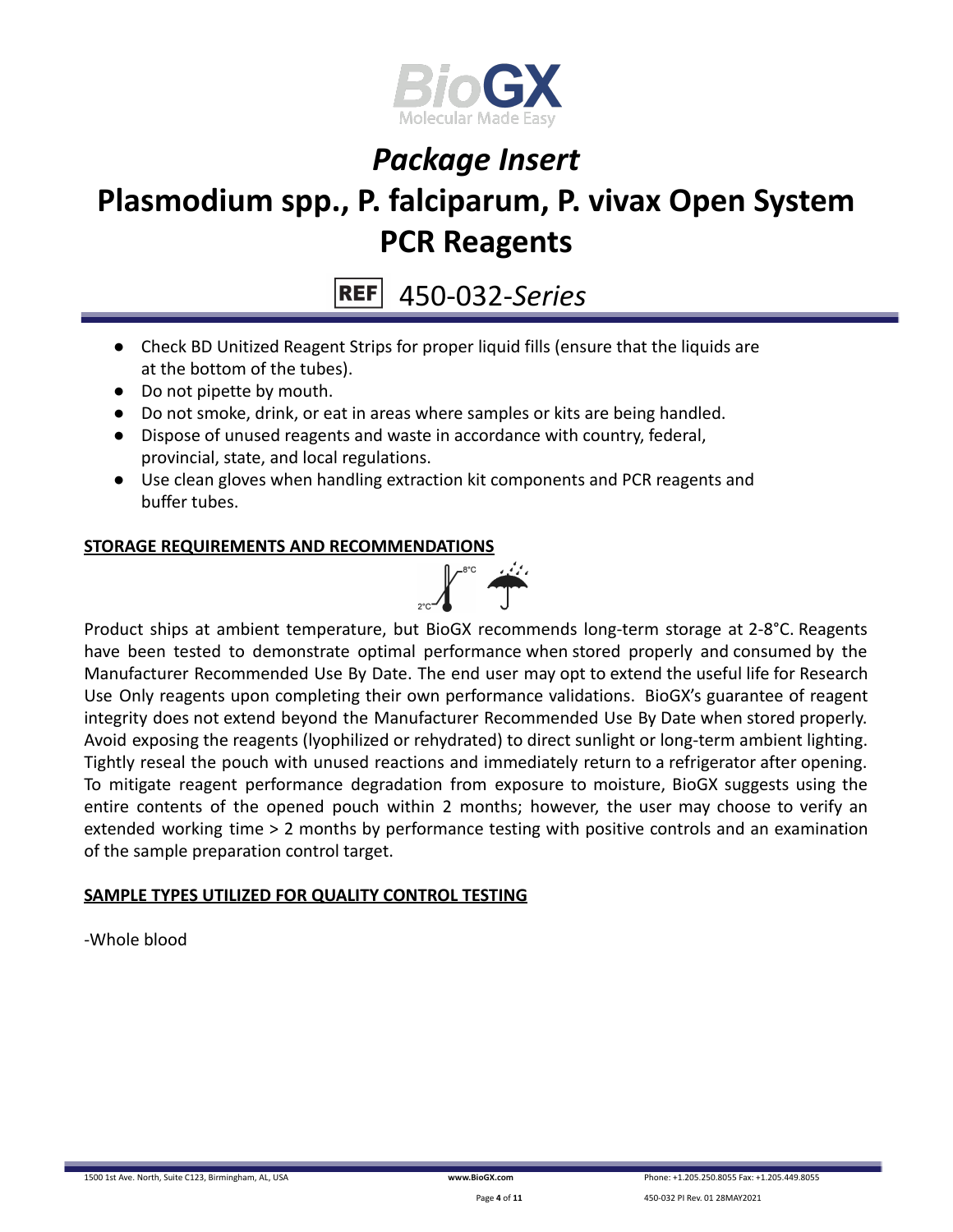

450-032-*Series*

#### **REAGENT OPTICAL CONFIGURATION**

**Table 1.** Optical Channel Configuration for REF 450-032-*Series*.

| <b>Optical Channel</b><br>(Fluorophore Equivalent) | <b>Target</b>         |
|----------------------------------------------------|-----------------------|
| <b>FAM</b>                                         | Plasmodium falciparum |
| <b>HEX</b>                                         | Plasmodium vivax      |
| Texas Red                                          | RNase P               |
| Cy <sub>5</sub>                                    | Plasmodium spp.       |
| Cy5.5                                              | SPC/IAC               |

#### **QUALITY CONTROL AND EXTRACTION TESTING PARAMETERS**

#### **BD MAXTM System (BioGX REF: 450-032-D-MAX)**

As a starting point, users can import and install the Electronic User Defined Protocol (eUDP) that utilizes ExK DNA-1 extraction kits onto the BD MAX<sup>™</sup>. BioGX's most current eUDP utilized for quality control of this product can be obtained by sending an email to [TS@biogx.com](mailto:TS@biogx.com). Please refer to the BD MAX<sup>TM</sup> user manual<sup>4</sup> for uploading instructions**.**

#### **ABI and Bio-Rad Platforms (BioGX REF: 450-032-LMP)**

As a starting point, users can import and install a PCR run file onto:

- 1. Applied Biosystems QuantStudio<sup>™</sup> 5 (Design & Analysis software version 1.5.1 or later)
- 2. Bio-Rad CFX96 Touch<sup>™</sup> (Maestro software version 1.1 or later)

BioGX's most current ABI QuantStudio<sup>™</sup> 5 and Bio-Rad CFX96 Touch<sup>™</sup> PCR run files utilized for quality control of this product can be obtained by sending an email to [TS@biogx.com.](mailto:TS@biogx.com) Please refer to the Applied Biosystems QuantStudio<sup>™</sup>5 user manual<sup>5</sup> for uploading instructions. Please refer to the Bio-Rad CFX96 Touch<sup>™</sup> user manual<sup>6</sup> for uploading instructions.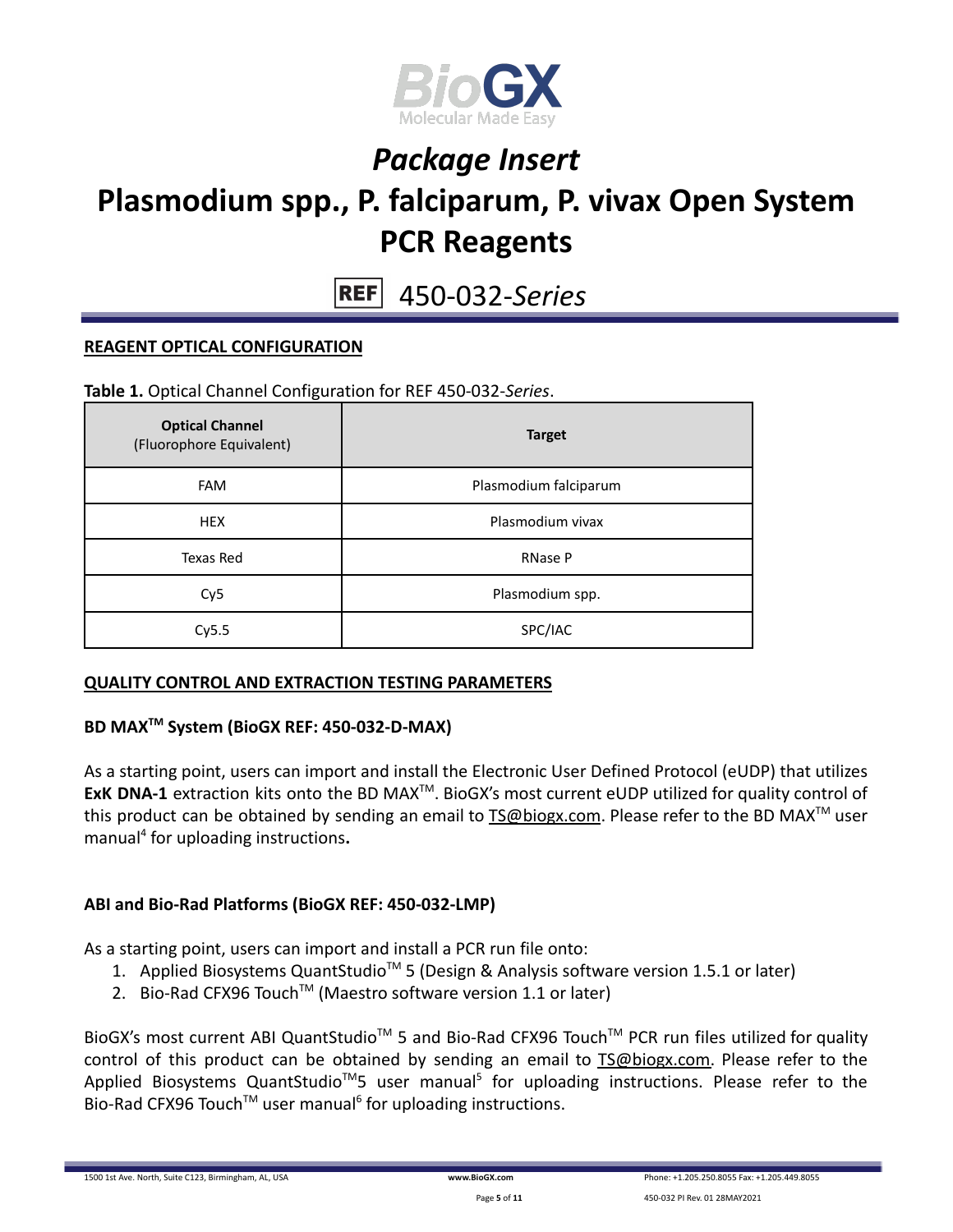

450-032-*Series*

#### **SAMPLE VOLUMES UTILIZED DURING QUALITY CONTROL TESTING**

The end user may choose to validate a different pretreatment method or volume of sample to load other than the sample processing used by BioGX for QC testing as outlined below.

#### **Whole Blood**

#### **BD MAXTM System**

Thoroughly vortex the sample prior to addition to the Sample Buffer Tube (SBT). Pipette a maximum of 100 μL into the SBT, aseptically place the BD<sup>™</sup> septum cap on each SBT. Pulse vortex the SBT for 1-3 seconds, and load the SBT into the extraction tray.

#### **ABI QuantStudioTM 5 and Bio-Rad CFX96 TouchTM (validated magnetic bead or silica column extraction kits)**

Thoroughly vortex the sample prior to processing. Follow manufacturer recommendations for extraction of appropriate sample volume. Transfer 5 μL to purified nucleic acid to master mix as described in Section: *BioGX Quality Control Test Setup Procedure for ABI QuantStudioTM 5 and Bio-Rad CFX96 TouchTM .*

#### **BioGX QUALITY CONTROL TEST SETUP PROCEDURE**

#### **BD MAXTM System Quality Control Test Setup**

#### **Loading a Sample Buffer Tube (SBT)**

- 1. Add the appropriate sample volume to each SBT.
- 2. Aseptically place  $BD^{TM}$  septum cap on each SBT.
- 3. Vortex the SBT for 1-3 seconds.
- 4. Load the SBT into the extraction tray.

#### **WEAR NITRILE GLOVES WHEN HANDLING LYOPHILIZED REAGENTS TO REDUCE THE GENERATION OF STATIC CHARGES. DO NOT USE LATEX GLOVES.**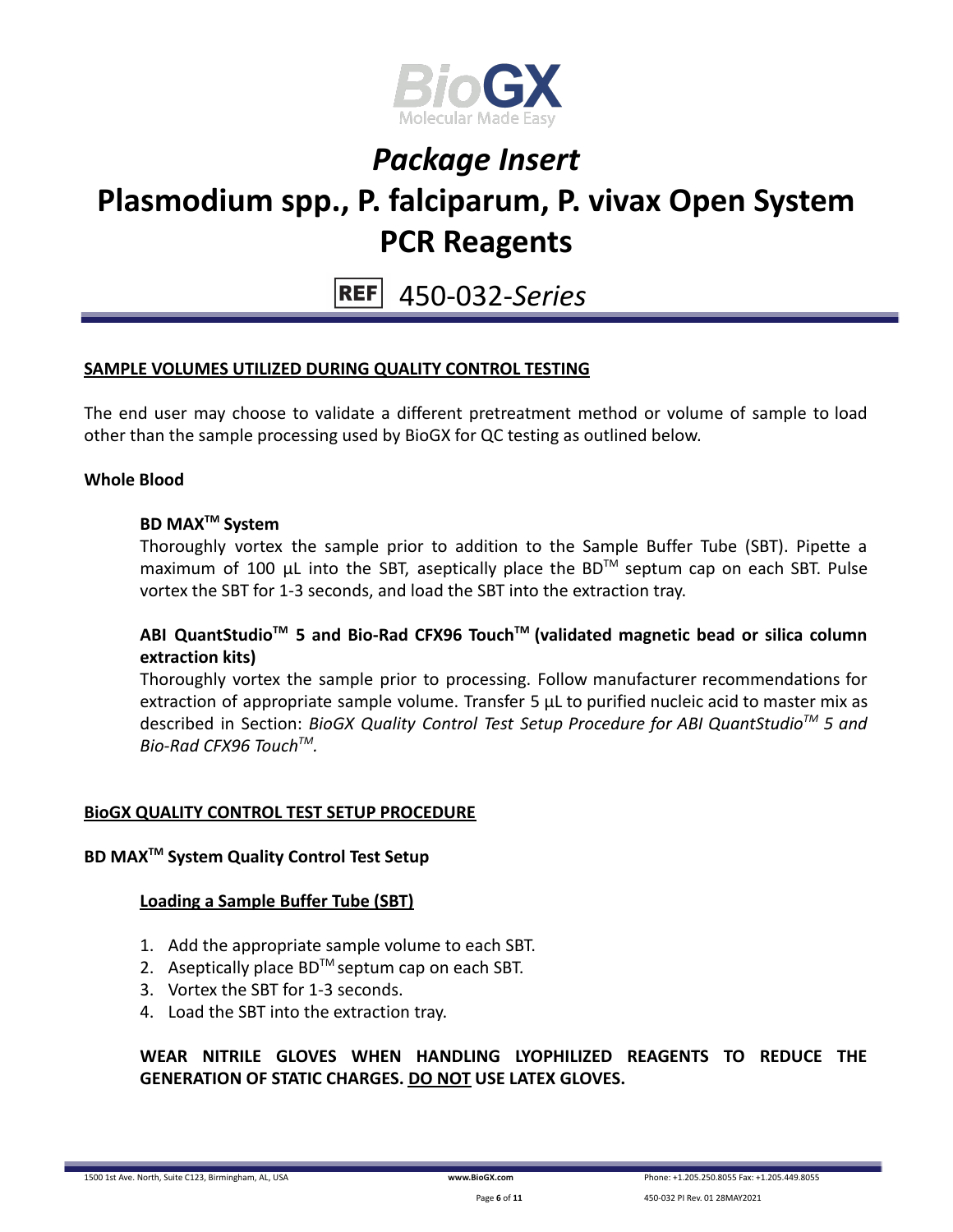

450-032-*Series* **REF** 

#### **Assembly of BD MAX Extraction Strips and BioGX Reagents**

- 1. Choose the appropriate BD MAX<sup>TM</sup> extraction kit (see above). DO NOT use BD MAX<sup>TM</sup> master mix or the blank 0.3 mL conical tubes that come with the extraction kit.
- 2. Load the selected extraction cartridges into the extraction tray, 1 per sample to be tested.
- 3. Snap one BD MAX<sup>™</sup> ExK<sup>™</sup> DNA Extraction tube into snap-in position 1 (Snap-1) of each extraction strip (**Figure 1**).
- 4. Snap one BioGX Sample-Ready™ lyophilized reagent tube into position 2 (Snap-2) of each extraction strip. Check to make sure the lyophilized cake is at the bottom of the tube prior to inserting into the strip. The funnel-shaped cake may be in any orientation  $(v, >, ' , <)$ .
- 5. Snap one BioGX Rehydration Buffer tube into position 3 (Snap-3) of each extraction strip. Check to make sure the buffer is at the bottom of the tube prior to inserting into the strip. Position 4 (Snap-4) will remain empty.
- 6. Lift the tray and briefly examine the bottom of each strip to ensure all reagents are at the bottom of each tube and bubbles are not present in Extraction buffer reservoirs.
- 7. Proceed with worklist generation and sample loading per BD MAX $^{TM}$  operating instructions. Select the appropriate User Defined Protocol (UDP). Load the extraction tray and, if necessary, a new PCR card into the instrument, close the door, and click "Start Run."
- 8. Analyze the results by opening the completed run file in the "Results" tab.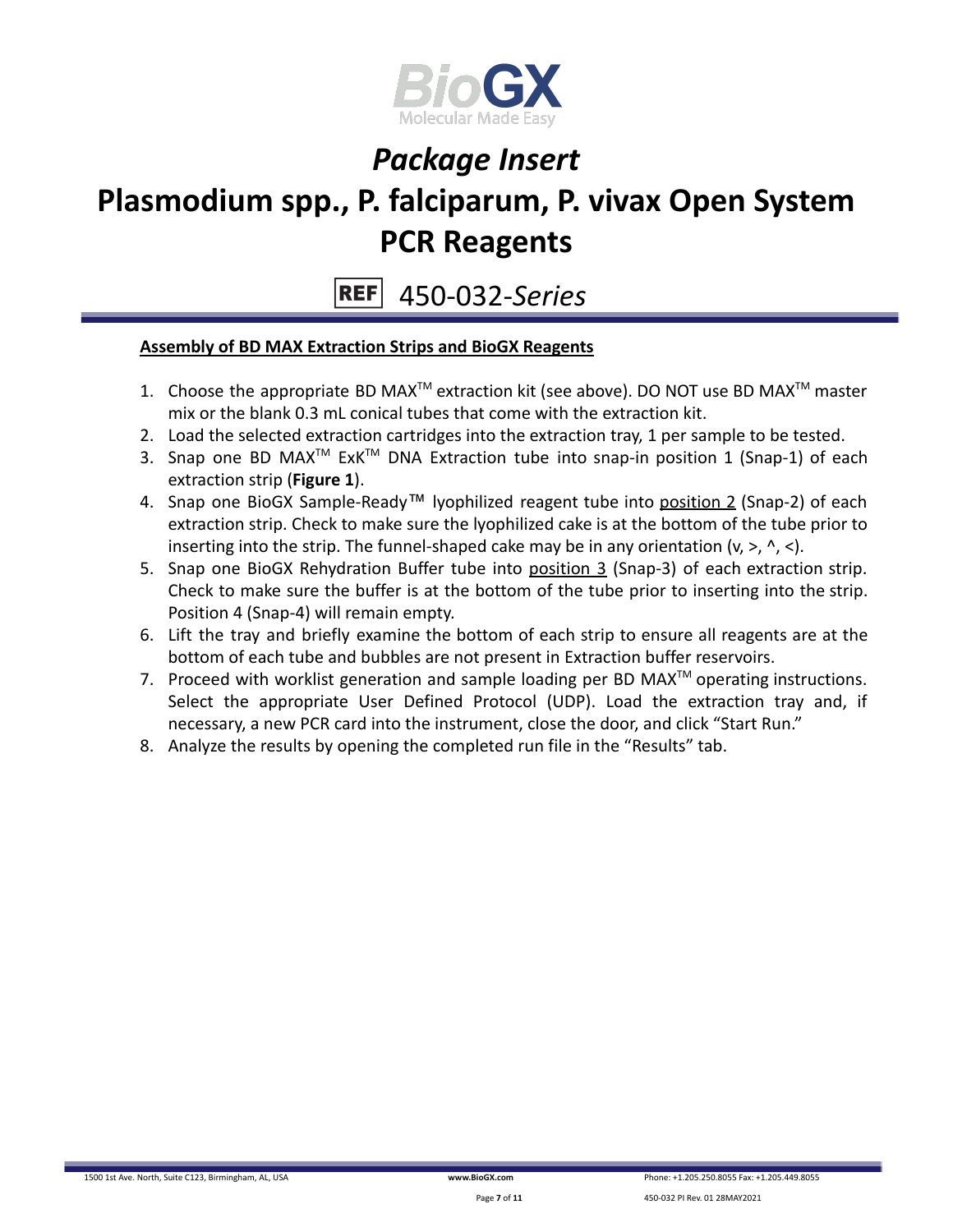

 $REF$ 450-032-*Series*

#### BD MAX ExK™ 4-Snap Unitized Reagent Strip **Single Master Mix Type 4 Setup**

### Waste Snap-in Positions Pipette tips  $1 \quad 2 \quad 3 \quad 4$ **BD** Extraction Tube position BioGX Mastermix Tube position **BioGX Rehydration Tube position** Empty position Extraction buffers Reaction Tube

**Figure 1.** Diagram of BD MAX**TM** ExK**TM** 4-snap Unitized Reagent Strips.

#### **Important Note**

Always first insert all Snap-1 tubes, then all Snap-2 tubes, then all Snap-3 tubes. The Snap 4 position will remain empty unless the user has set up the reagent to run in dual master mix mode. Approximately 25 µL of extracted nucleic acid remains in the position 3 tube after extraction. This may be removed and saved for further analyses after the run has been completed.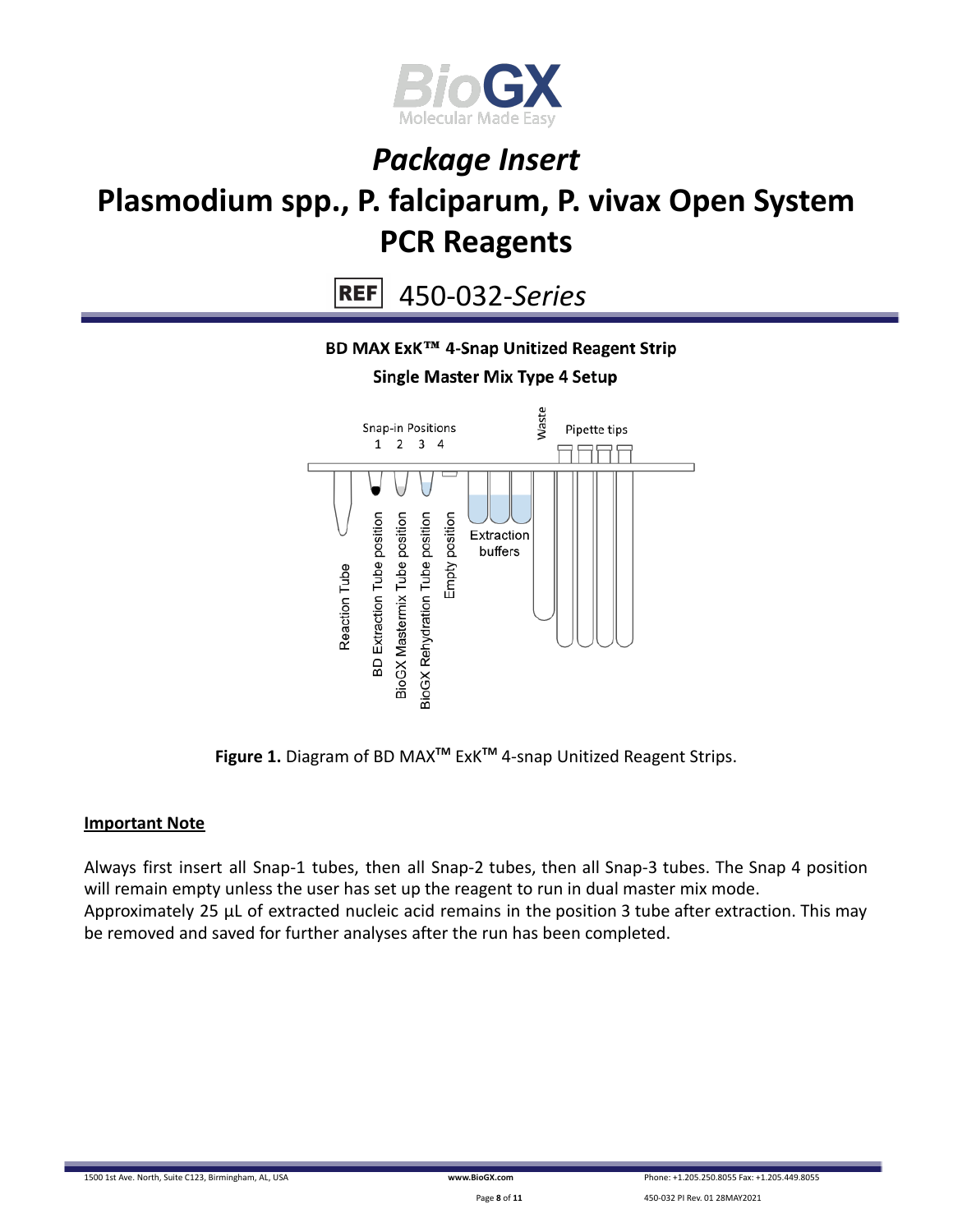

450-032-*Series*

**ABI QuantStudioTM 5 and Bio-Rad CFX96 TouchTM Quality Control Test Setup**

#### **WEAR NITRILE GLOVES WHEN HANDLING LYOPHILIZED REAGENTS TO REDUCE THE GENERATION OF STATIC CHARGES. DO NOT USE LATEX GLOVES.**

#### **Assembly of BioGX Reagents**

1. Prepare the appropriate number of 8-tube PCR strips or 96-well PCR plates.

2. Transfer 40 μL of molecular grade water to one vial of lyophilized BioGX reagents. The rehydrated master mix is more than sufficient for 4 samples to be tested.

Note: 8-tube strips containing reagents ARE NOT compatible with ABI QuantStudio<sup>™</sup> 5 and Bio-Rad CFX96 Touch<sup>™</sup> instruments. Rehydrated master mix must be transferred to 8-tube PCR strips or 96-well PCR plates compatible with appropriate instruments.

3. Mix by gently pipetting up and down. (IMPORTANT: Keep rehydrated master mix in a cold block or on ice if setup cannot not be completed within 20 minutes. If the rehydrated master mix cannot be used immediately, it can be capped and stored up to 24 hours at 2-8°C, protected from light).

- 4. Transfer 10 μL of rehydrated master mix to the bottom of 4 empty wells.
- 5. To each well containing 10 μL of rehydrated master mix, add 5 μL of extracted sample.
- 6. Affix the appropriate optical caps or optical plate seals.
- 7. Pulse spin the sealed PCR plate or tube to mix and bring liquid to the bottom.

8. Load 8-tube PCR strips or 96-well PCR plates into the real-time PCR platform and start the run. Avoid unnecessary delay once tubes/plates are loaded into the real-time PCR instrument.

#### **ASSAY PERFORMANCE**

All BioGX Research Use Only products are designed to detect 20 copies or less of the target nucleic acid per reaction.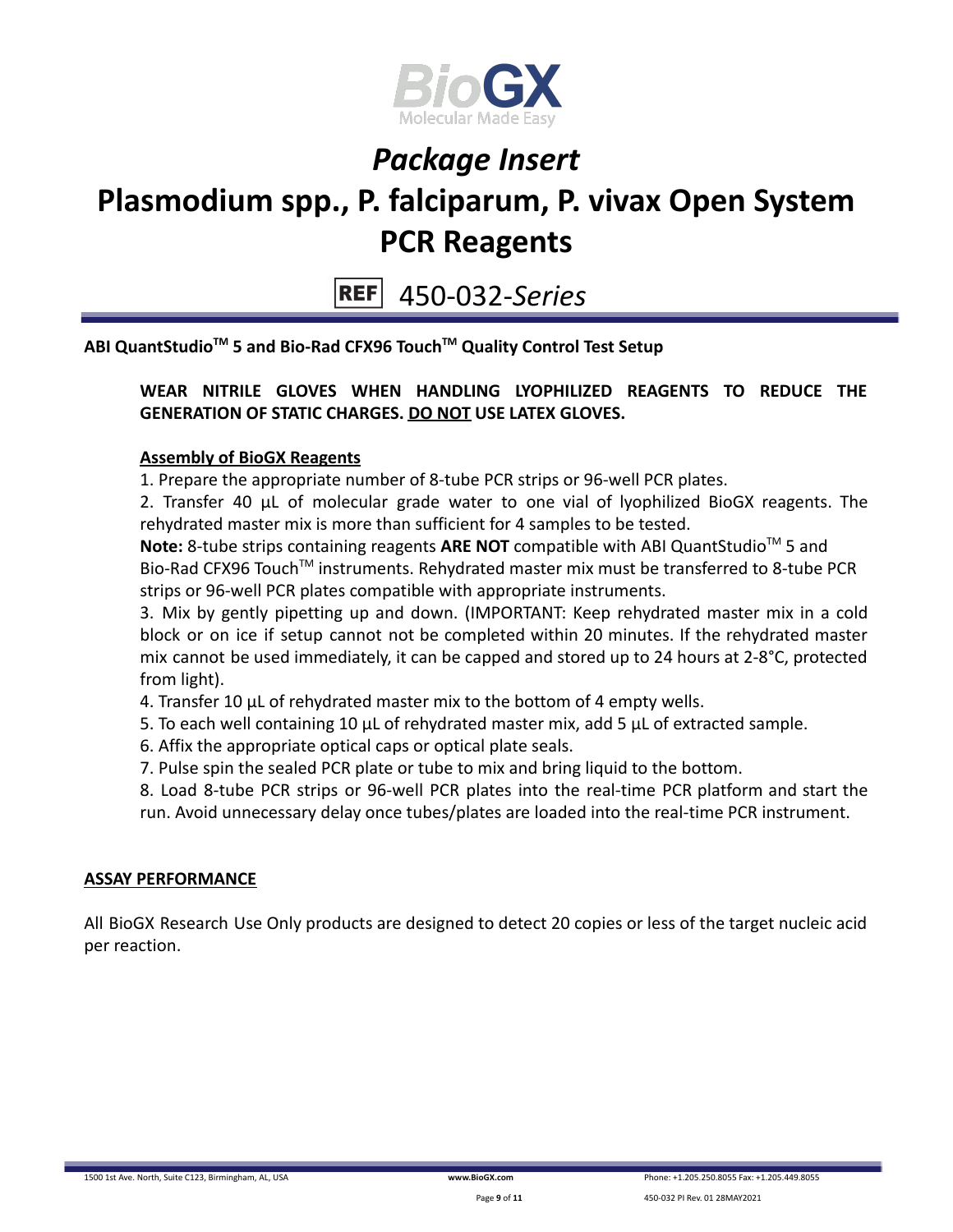

450-032-*Series*

#### **INTERPRETATION OF RESULTS**

|  |  |  | Table 2. Multiplex PCR Results Interpretation for 450-032-Series. |
|--|--|--|-------------------------------------------------------------------|
|--|--|--|-------------------------------------------------------------------|

| Plasmodium<br>falciparum | Plasmodium<br>vivax | Plasmodium spp. | IAC or<br><b>SPC</b> | Interpretation                                                       |
|--------------------------|---------------------|-----------------|----------------------|----------------------------------------------------------------------|
|                          |                     |                 | $+/-$                | Plasmodium falciparum POSITIVE                                       |
|                          | +                   |                 | $+/-$                | Plasmodium vivax POSITIVE                                            |
|                          |                     | +               | $+/-$                | Plasmodium spp. POSITIVE                                             |
|                          |                     |                 | ٠                    | Plasmodium falciparum, Plasmodium vivax,<br>Plasmodium spp. NEGATIVE |
|                          |                     |                 |                      | Unresolved*                                                          |

\*Failed PCR due to inhibition, reagent failure or incorrect assembly of PCR reaction.

#### **REFERENCES**

- 1. Kamau, Edwin, et al. "Multiplex qPCR for detection and absolute quantification of malaria." PloS one 8.8 (2013): e71539.
- 2. Clinical and Laboratory Standards Institute. Protection of laboratory workers from occupationally acquired infections; Approved Guideline. Document M29 (Refer to the latest edition).
- 3. Centers for Disease Control and Prevention and National Institutes of Health. Biosafety in Microbiological and Biomedical Laboratories. Choosewood L.C. and Wilson D.E. (eds) (2009). HHS Publication No. (CDC) 21-1112.
- 4. BD MAX TM System User's Manual (refer to the latest revision) BD Life Sciences, Sparks, Maryland 21152 USA.
- 5. QuantStudioTM Design and Analysis software User Guide, ThermoFisher Scientific, Waltham, Massachusetts, USA (Refer to the latest version).
- 6. CFX96 Touch, CFX96 Touch Deep Well, CFX Connect, and CFX384 Touch Systems Instruction Manual (refer to the latest version), Bio-Rad Laboratories, Inc., Hercules, California, USA (Refer to the latest version).

#### **Please call BioGX or email info@biogx.com with any questions you may have regarding this product.**

| $\cdot$ .<br>Rev. # | <b>Effective Date</b>      | <b>Summary of Changes</b> |
|---------------------|----------------------------|---------------------------|
| 01                  | 28 MAY 2021<br>$-$<br>____ | .<br>' Release.<br>nitia  |